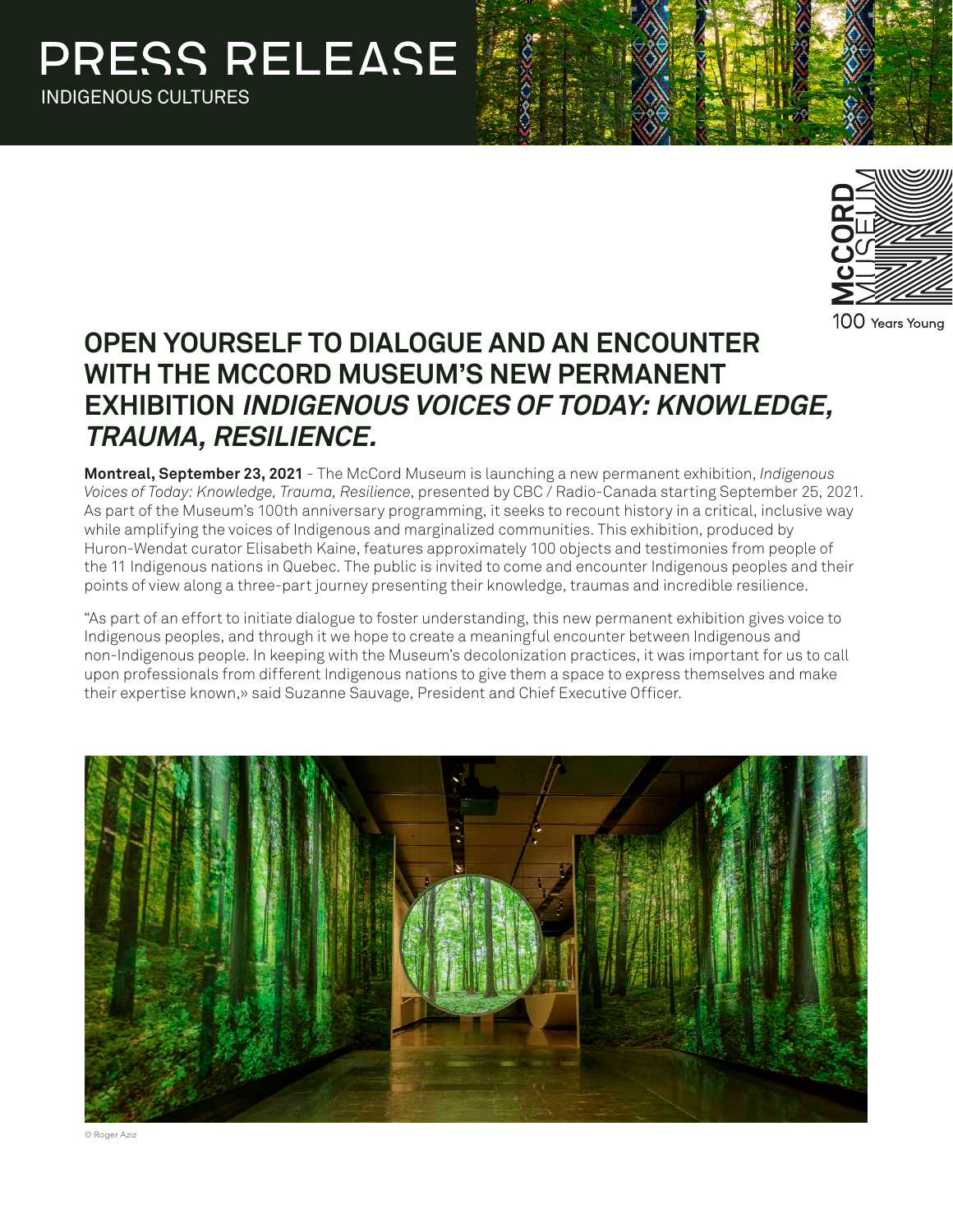During the exhibition, visitors will discover almost 100 objects accompanied by numerous testimonies, allowing them to learn about the lives of members of Indigenous nations, with whom they share the same territory on a daily basis. All of the objects were meticulously selected by Innu Jean St-Onge from the Maison de la transmission de la culture innue Shaputuan in Uashat. Following an approach inspired by Indigenous methods of understanding the world through observation, he let the objects speak to him. Eighty textual and video testimonies are presented throughout the exhibition, collected by curator Élisabeth Kaine during a wide consultation from 2010 and 2018 involving more than 800 people of Quebec's 11 Indigenous nations. The videos were produced by Boîte Rouge VIF and the UNESCO Chair in the Transmission of First Peoples' Culture to Foster Well-Being and Empowerment at the Université du Québec à Chicoutimi.

«It was an outstanding experience to have had the privilege of meeting so many First Nations people during these consultations between 2010 and 2018. With mutual trust, they shared their points of view on various subjects of concern, which helped to identify the three main themes of the exhibition. They opened up, and I'm grateful to have had the opportunity to listen to them and hope visitors will be able do the same during their journey,» said Elisabeth Kaine, curator of the exhibition.

## **THREE THEMATIC ZONES**

Visitors will discover an exhibition made up of three distinct but complementary zones. The first one, *Us a Long Time Ago*, highlights the often-overlooked wealth of knowledge of Indigenous peoples. In addition to the historical facts, there are numerous references to the knowledge, technical and intellectual abilities that enabled them to live, adapt and flourish in extremely varied environments. Topics such as nomadism, the importance of hunting and fishing, spirituality and the place of the child are highlighted through some 60 objects from the McCord Museum's Indigenous Cultures collection.

The second zone, *Our Shattered Universe*, explores the traumas experienced by Indigenous peoples. Caused by colonization and dispossession, these wounds are uncovered in an atmosphere that gives voice to suffering, grief and reflection. The zone deals with weighty issues, such as the loss of children and language, poverty, inequality with non-Indigenous people and the Indian Act.





© Marilyn Aitiken © Roger Aziz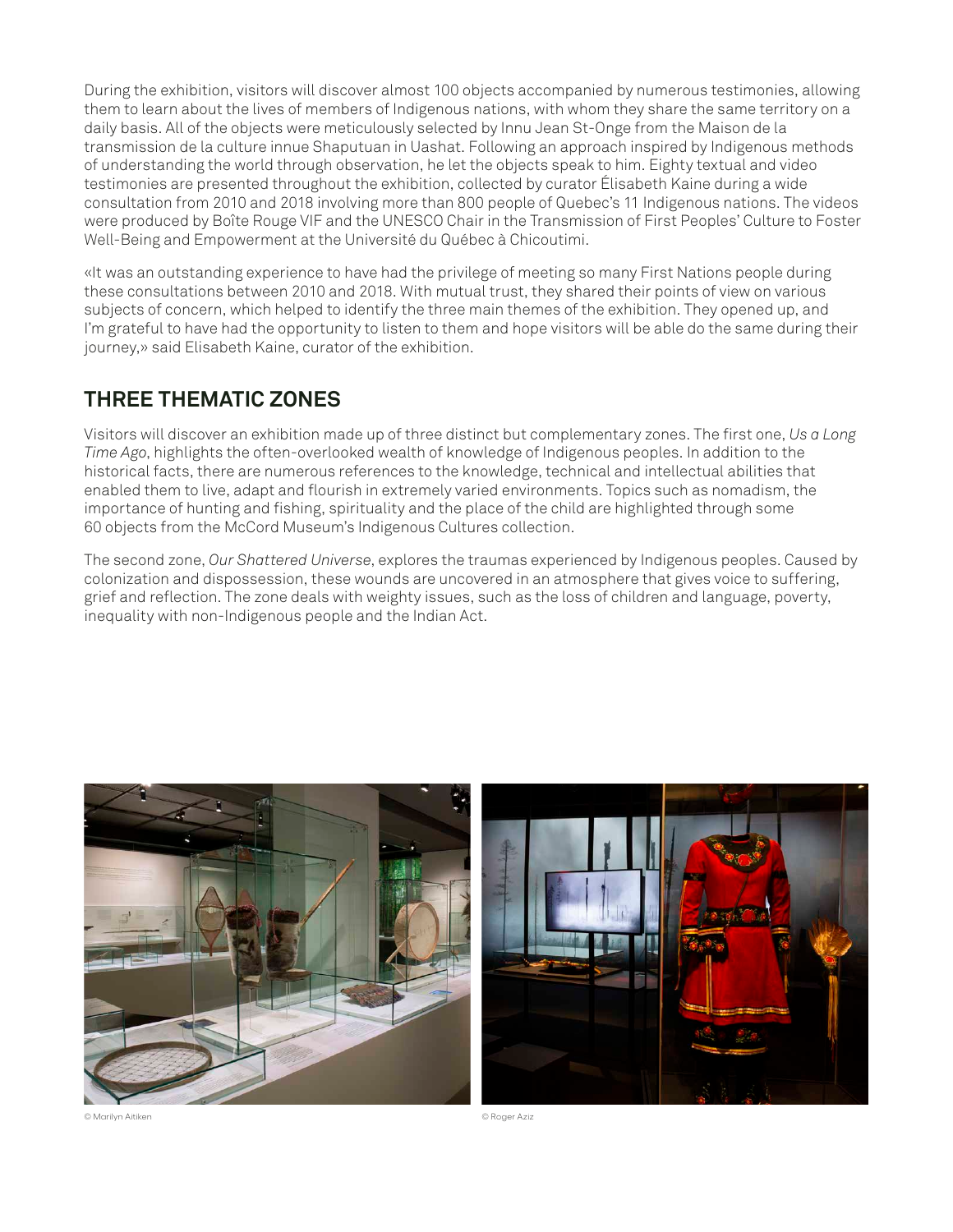The last zone, *Taking Our Rightful Place*, focuses on the resilience of Indigenous communities. It looks at the healing process in its various forms, physical, psychological, spiritual and others, and the need to speak about it. On the theme of resilience and encounter, visitors are invited to become aware of actions they can take to participate in the dialogue that precedes reconciliation. The work Trade Ornament by contemporary artist Ludovic Boney opens the final zone. Inspired by the silver medallions and brooches proudly worn by Huron-Wendat chiefs as symbols of alliance and prestige, the work was created by giving new life to recycled materials recovered from the artist's previous projects. In this way, he refers to the creative practice of his ancestors, who created beautiful adornments from European objects obtained through barter.

# **ACTIVITIES RELATED TO THE EXHIBITION**

### **Natu-natshishkueu: The Adventure of Encounter**

Presented by Hydro-Québec, this participatory activity invites families to discover the exhibition. Each child will receive a free backpack, while supplies last, containing a booklet that will guide their experience of the encounter. This free activity is recommended for children aged 6 to 11 and accompanying adults. Available starting in October.

#### **Let's Talk!**

This new series, presented in collaboration with *Les têtes bien faites*, invites the public every last Sunday of the month to take part in a citizens discussion workshop to exchange ideas and reflect on a theme related to a current exhibition. A guest will be asked to attend the event to enrich the conversation with their personal or professional experience. This free 60-minute activity, in French, for participants aged 13 and over, is available upon presentation of a vaccination passport and proof of identity. Reservations are required on our website, and spaces are limited. Offered in conjunction with the exhibition *Indigenous Voices of Today*:

- September 26, 2021, 1 p.m. Joséphine Bacon on healing (sold out)
- October 31, 2021, 1 p.m. Traditions and knowledge

### **Indigenous Cinema at the McCord**

In collaboration with the NFB, two documentary films will be screened at the Museum, accompanied by question-and-answer sessions with members of the production teams. These free activities are available upon presentation of a vaccination passport and proof of identity. Seating is limited, and reservations are required on our website.

• October 20, 2021, 6 p.m. and 8 p.m.

*Le chemin de la guérison (Our People Will be Healed)*, Canada, 2017, 97 min., Alanis Obomsawin. In French. *Des lieux de rassemblement et d'apprentissage (Places to Gather and Learn) from the series Urban.Indigneous.Proud*, Canada, 2018, 10 min., Darlene Naponse. In French.

• February 9, 2022, 6 p.m. and 8 p.m.

*Inuk en colère (Angry Inuk)*, Canada, 2016, 85 min., Alethea Arnaquq-Baril. In French. *Innu-Aimun - La langue Innue (Innu-Aimun – The Innu Language)*, Canada, 2009, 4 min., Carl Grégoire and Spencer St-Onge – Productions des Beaux-Jours. In Innu with French subtitles.

#### **New chapter: Meet Indigenous authors**

In collaboration with Éditions Hannenorak, the McCord Museum invites the public to become immersed in Indigenous literature during a series of encounters with Indigenous authors, hosted by Samuel Rainville, coordinator of the centre étudiant des Premiers peuples de l'UDEM and a member of the Pessamit (Innu) community. These free 60-minute activities, in French, are available upon presentation of a vaccination passport and proof of identity. Seating is limited, and reservations are required on our website.

- November 10, 2021, 6 p.m. Meeting with Jocelyn Sioui to discuss *Mononk Jules* as part of the First Nations Book Fair.
- March 30, 2022, 6 p.m. Meeting with Andrée Levesque Sioui to discuss *Chant(s)*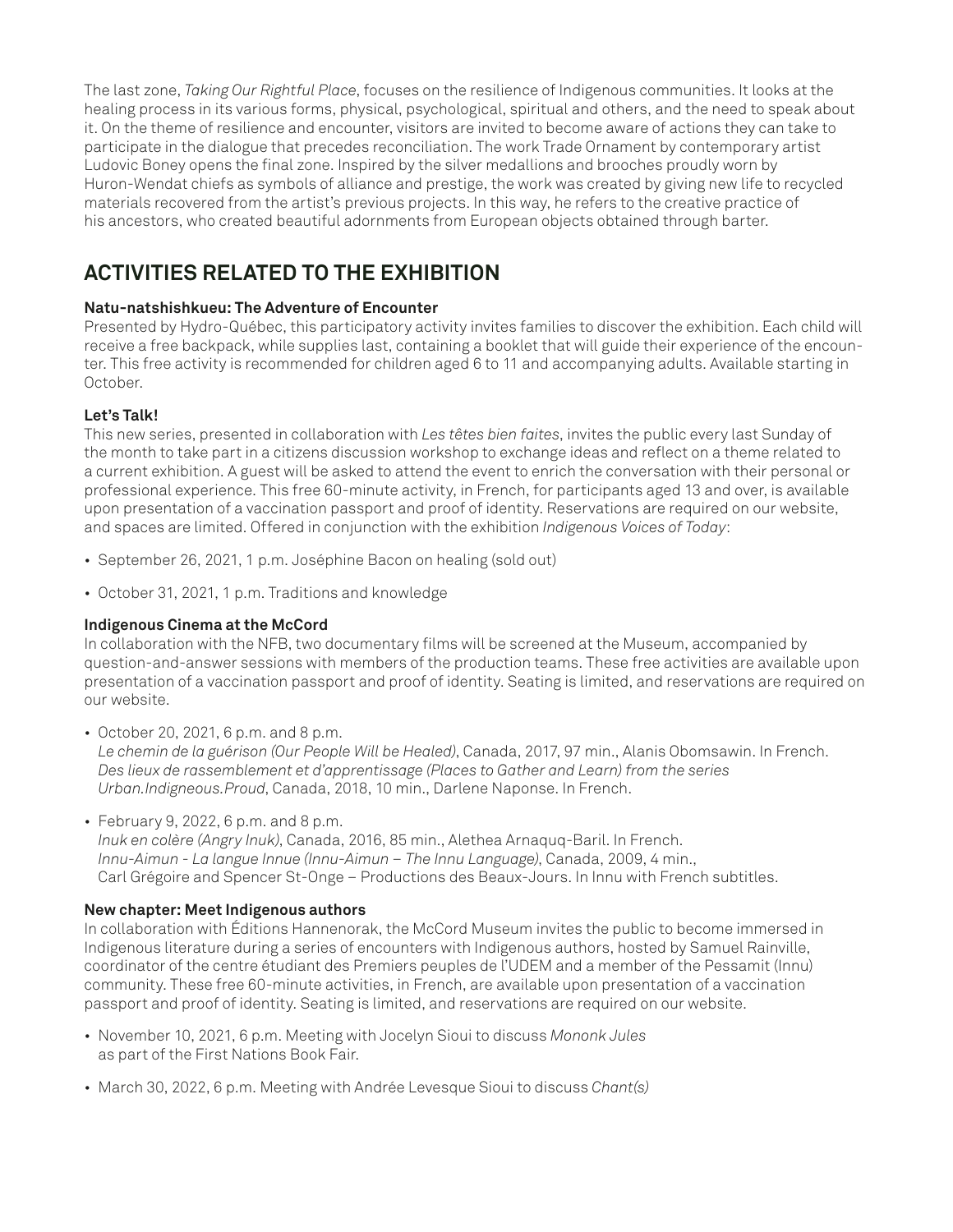#### **CBC/Radio-Canada: Telling Our Twisted Histories**

As presenting partner of this new permanent exhibit, CBC/Radio-Canada is hosting an additional exhibition space to complement the McCord Museum offering. It showcases the content of the award-winning podcast *Telling Our Twisted Histories / Laissez-nous raconter: l'histoire crochie,* a series that reclaims Indigenous history by exploring words whose meanings have been twisted by centuries of colonization. The space was created in association with Terre Innue, MassivArt and two First Peoples artists. Available starting in late October.

All of the information about activities and reservations can be found on our website.

### **MUSEUM HOURS AND FEES**

Tuesday, Thursday and Friday from 10 a.m. to 6 p.m. | Wednesday from 10 a.m. to 9 p.m. | Saturday and Sunday from 10 a.m. to 5 p.m.

Adults: \$19 | Seniors: \$17| Students (13 to 30 years old): \$14 | 12 years old and under: free | Indigenous people: free | Wednesday evenings: free (\$9.50 for major temporary exhibitions)

The McCord Museum gratefully acknowledges the support of BMO Financial Group for the free Wednesday evenings and the Fondation J. A. DeSève for free admission for children 12 years old and under.

# **COVID-19: NEW MEASURES FOR A SAFE VISIT**

The Museum follows strict hygiene measures to ensure that visitors have a safe comfortable experience without compromising their health. To ensure a place at the Museum, you must make a reservation by purchasing tickets online. A vaccination passport is not currently required to visit the Museum's exhibitions. However, it must be presented with proof of identity by visitors 13 years of age and older to participate in cultural activities in the theatre. To learn more about the measures in place, please visit the Museum's website.

## **THE INDIGENOUS CULTURES COLLECTION AND THE PROCESS OF INDIGENIZATION**

The McCord Museum's Indigenous Cultures collection is made up of more than 16,500 objects recounting nearly 12,000 years of history, eloquent examples primarily of material culture from the First Nations, Inuit and Métis of Canada. For several years, the institution has been engaged in a process of indigenization aimed at increasing the relevance and accessibility of this collection to Indigenous communities and ensuring that its scope reflects their contemporary concerns and perspectives.

# **ABOUT THE MCCORD MUSEUM**

The McCord Museum celebrates life in Montreal, its people and communities, past and present. Reaching beyond the city to the wider world, the Museum creates and presents engaging exhibitions and educational and cultural activities with a critical and inclusive take on social history. It is renowned for its collections of Archives, Documentary Art, Dress, Fashion and Textiles, Indigenous Cultures, Material Culture, and Photography, comprising 200,000 objects and artworks, 2,150,000 photographs, 3,500 rare books and 340 linear metres of textual archives. Founded on October 13, 1921, the Museum is celebrating its one hundredth anniversary with special programming until Autumn 2022. McCord Museum: Our People, Our Stories.

– 30 –

#### **Interviews may be arranged with:**

- Elisabeth Kaine, curator of the exhibition and Co-Holder of the UNESCO Chair at the Université à Chicoutimi, titled "The Transmission of First Peoples' Culture to Foster Well-Being and Empowerment"
- Jonathan Lainey, Curator, Indigenous Cultures at the McCord Museum